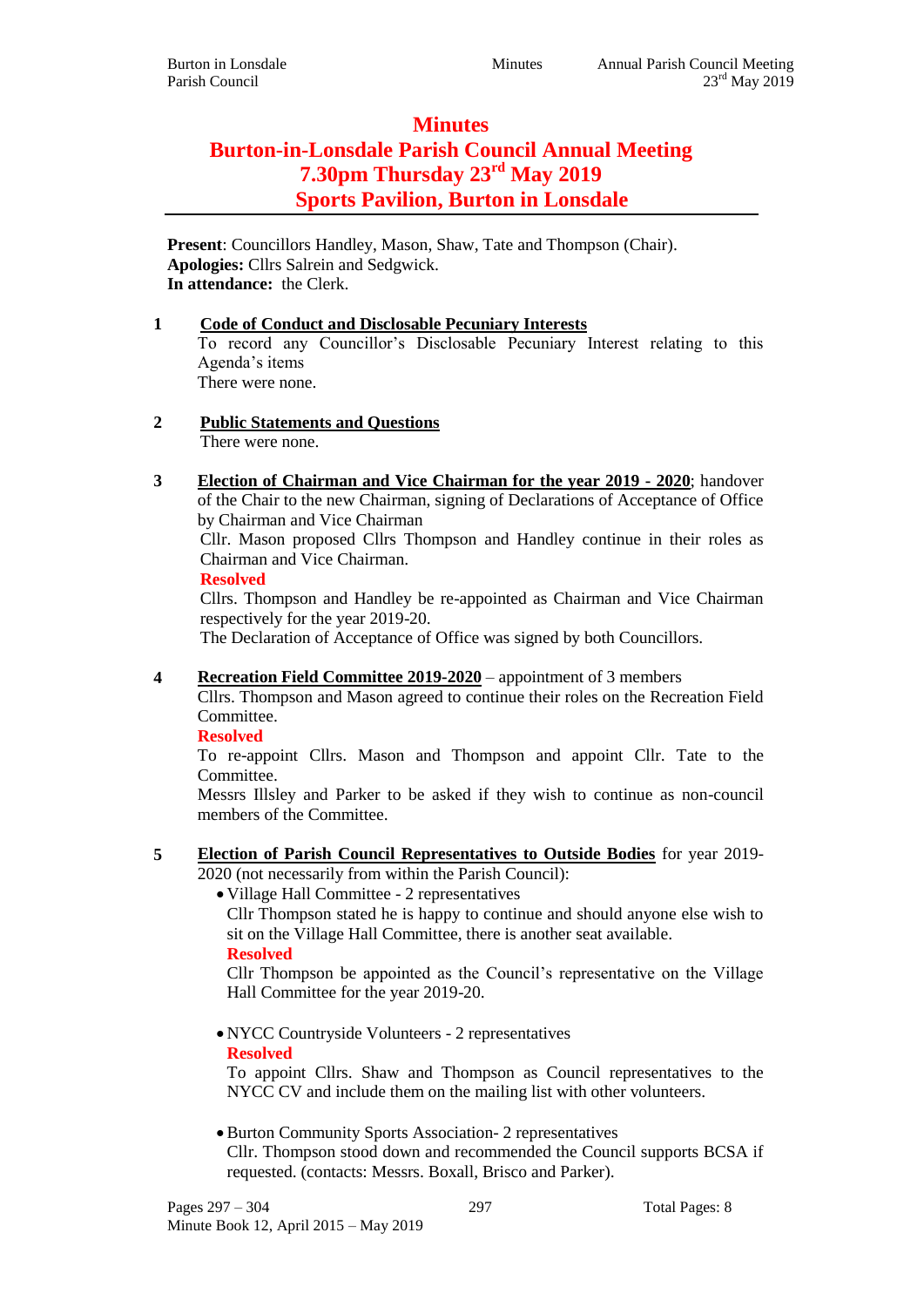Woodland Trust - 1 representative

#### **Resolved**

To re-appoint Cllr. Thompson as the Council's representative to the Woodland Trust.

Yorkshire Local Councils Association - 2 representatives

#### **Resolved**

To appoint the Clerk as the representative, together with a Councillor who will attend any YLCA meetings, if an agenda item requires attendance.

NYCC Emergency Committee - 1 representative

#### **Resolved**

Andy Ive has represented the Council during the past twelve months and will be asked to continue this role for the year 2019-2; in addition, to appoint Cllr. Tate as a representative to NYCC Emergency Committee.

• Bentham Common Lands Charity 2019-2020 – 1 representative **Resolved**

To re-appoint Cllr. Thompson as the Council's representative to BCLC for the coming year 2019-20.

 Other bodies requesting representation from the Parish Council. There were none.

### **6 Finance Matters**

a) Annual Accounts year ended  $31<sup>st</sup>$  March 2019: audit and Annual Governance Return (AGAR) procedures

The Finance Committee discussed the items below at its meeting of  $18<sup>th</sup>$ April 2019.

 Annual Governance Statement (section 1) Review of internal controls and their effectiveness.

#### **Resolved**

All sections were agreed in the affirmative.

Annual Governance Statement: signatures

#### **Resolved**

The Statement was signed by the Chairman and the Responsible Financial Officer.

• Accounting Statements year ended  $31<sup>st</sup>$  March 2019: consideration and approval (Section 2)

#### **Resolved**

The Statements were approved, with one amendment re asset values reviewed after the Finance Committee meeting.

• Annual Accounting Statements (Section 2): Signing **Resolved**

The Chairman and Responsible Financial Officer signed Section 2, the Accounting Statements.

• Public Rights: inspection Monday  $17<sup>th</sup>$  June 2019 to Friday  $26<sup>th</sup>$  July 2019 (30 working days) **Resolved**

To put a Notice, stating the above dates re Rights of Inspection, on the Parish Council Notice Board and publish on the Council's web page.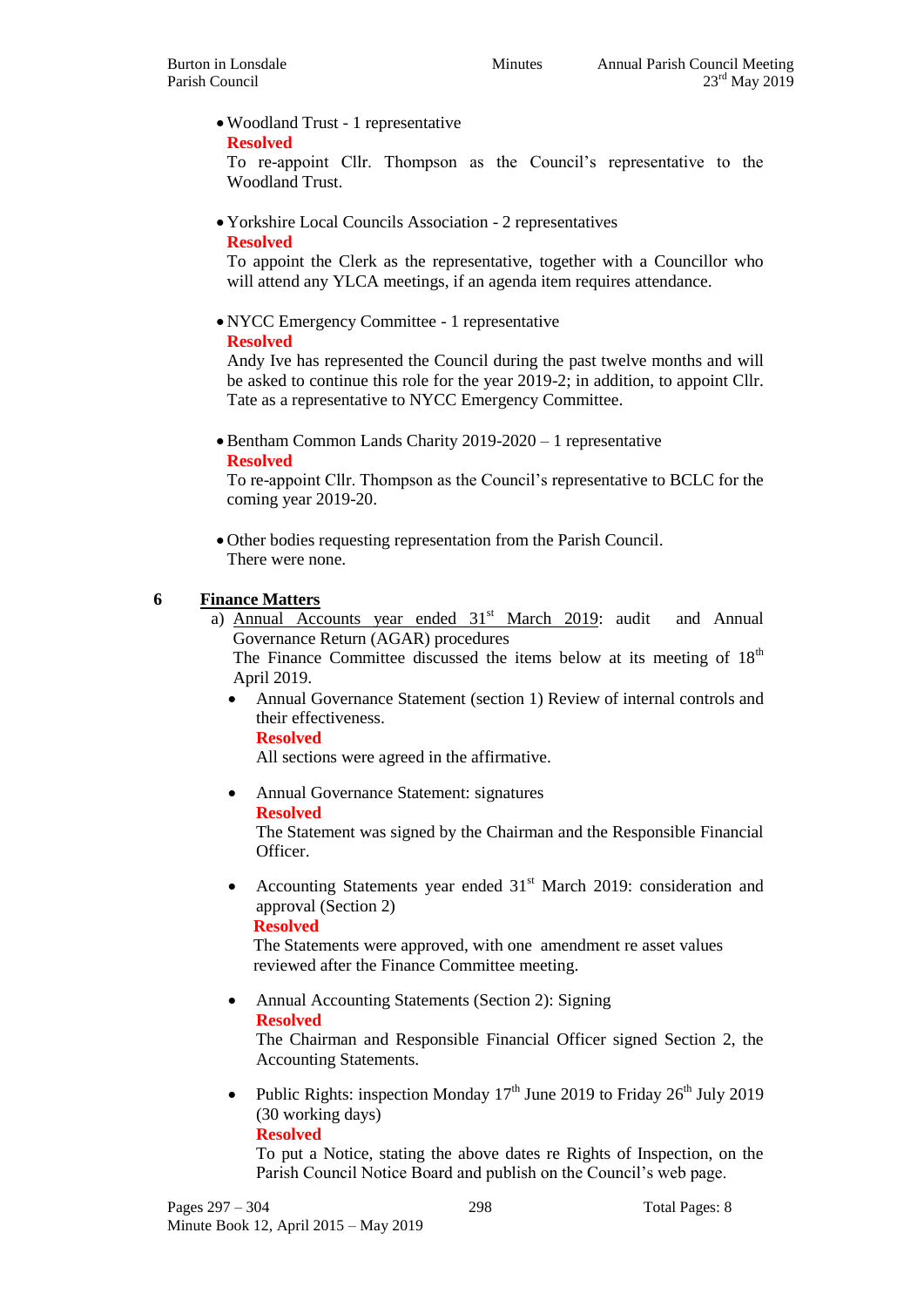b) Appointment of Internal Auditor for year 2019-20 **Resolved**

To re-appoint Yorkshire Internal Audit Services as the council's internal auditor for the year 2019-2020.

c) Annual Risk Assessment for the year to  $31<sup>st</sup>$  March 2019 Review: adoption with amendments to previous assessment to include new Recreation Field equipment

**Resolved**

To adopt the Annual Physical Risk Assessment, with amendment to include outdoor gym equipment on the Recreation Field.

d) Appointment of internal Finance Committee for year 2019-20 **Resolved**

Cllrs Handley, Shaw and Thompson to continue as the Finance Committee members for the year 2019-20.

e) Bank balances, including receipts since statement date

The Clerk circulated details of bank balances and commitments to councillors prior to the meeting (see appendix). The statements will be published online after the meeting.

f) Payments of budgeted and non budgeted items May 2019

**Resolved**

To approve payments as per appendix 2; cheques to be signed after the meeting.

- g) Insurance advice received re recent activities The Clerk informed Councillors the Council's insurer has agreed insurance cover for three events: Cricket Match, Fun Run and Burton Big Bash.
- **7 Minutes and Matters Arising**: meeting of 28<sup>th</sup> March 2019 The Minutes were circulated prior to this meeting and taken as read. **Resolved**

To approve the Minutes of 28<sup>th</sup> March 2019, and sign after the meeting.

#### **8 North Yorkshire County Council and Craven District Council**

- a) NYCC Councillor's report No report.
- b) NYCC Highways: Vehicle Activated Signs update; car parking Duke Street/High Street junction; container wagons in village side streets
	- Vehicle Activated Signs Cllr Thompson had a site meeting with a NYCC Highways representative; only signs showing the speed limit and not actual speed are approved by NYCC. Two locations, on existing posts have been identified, (Bogg Beck A687, and opposite the former primary school, A687) with a further three locations, requiring posts to be installed also identified, namely Bentham Moor Road, opposite the Bowling Green, Burton Hill at Brooklands corner, and Ireby Road, near the junction with the Westhouse Road,

NYCC quotes: one sign is approx £2,400. Additional posts would be £500 each.

A sign would be at one site for approximately 2 to 3 weeks at a time, after which the battery could be re-charged and the sign re-located. Two types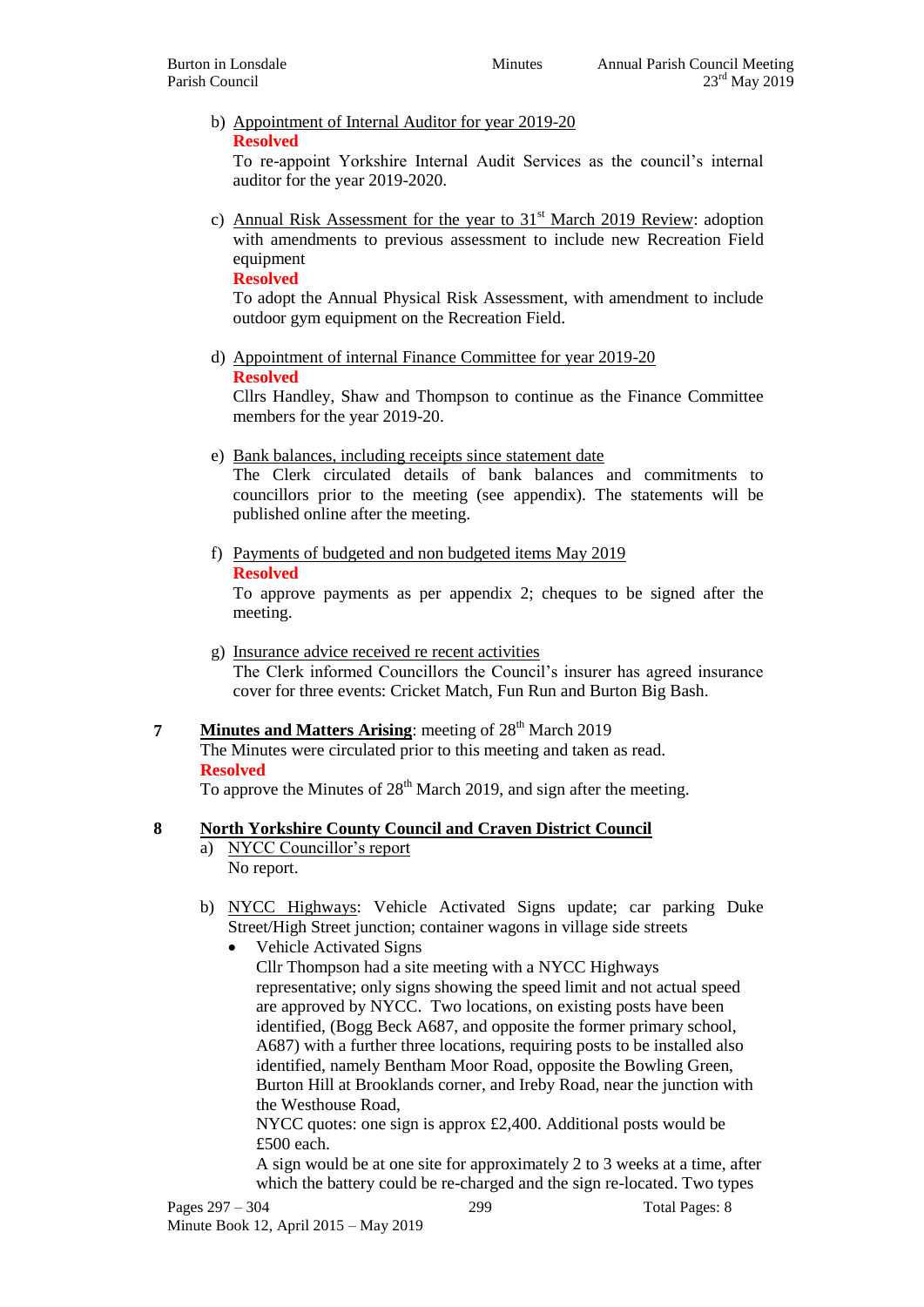of VAS are available: one with the facility to record vehicle speeds for downloading, the other without the facility.

The council's insurers would have to be notified of the purchase/addition to assets, and with respect to public liability cover.

**Resolved**

To invest in one sign from NYCC which will record vehicle speeds (if not show the speeds) to alternate between two existing posts at Bogg Beck and outside the former primary school.

- Car parking at street junctions Duke Street and High Street (and others) To ask NY Police for copies of original letter to give out to illegally parked cars at junctions.
- Container wagons in village side streets

Two incidents within the last two to three weeks have caused concern: long articulated lorries trying to negotiate the route along Low Street into Duke Street.

**Resolved**

To contact NYCC Highways to enquire if there is a way to advise Satnav companies of the unsuitability of this route for large vehicles.

c) NYCC Footpaths: Longber Footpath update

Cllr. Thompson has inspected the route: the footpath takes a minor diversion through a gate rather than over a wire fence; there are direction signs showing the route. NYCC has been informed.

d) CDC Councillor's report

Cllr. Handley attended his first District Council meeting as the newly elected District Councillor for Bentham Ward. The meeting was the annual meeting and, as such, there is nothing to report.

e) CDC Planning matters: none to report.

#### **9 Maintenance**

Very Old and Separate Churchyard VOSCY

• Grass Cutting

Volunteer Mike Biles has regretfully informed the council he is no longer able to cut the grass in the VOSCY.

#### **Resolved**

To request the contractor cut the VOSCY grass in the 2019 season; the council will follow advice regarding frequency.

To thank Mike Biles for his work over the past two or three years, which has been much appreciated.

• Annual Safety Inspection

Cllr Thompson will do the inspection with Cllr Tate's assistance, in the very near future.

#### **10 Police Report**

Graffiti has appeared on the underside of the river bridge; it has been reported to the police. A discarded spray can has been recovered and will be given to the police.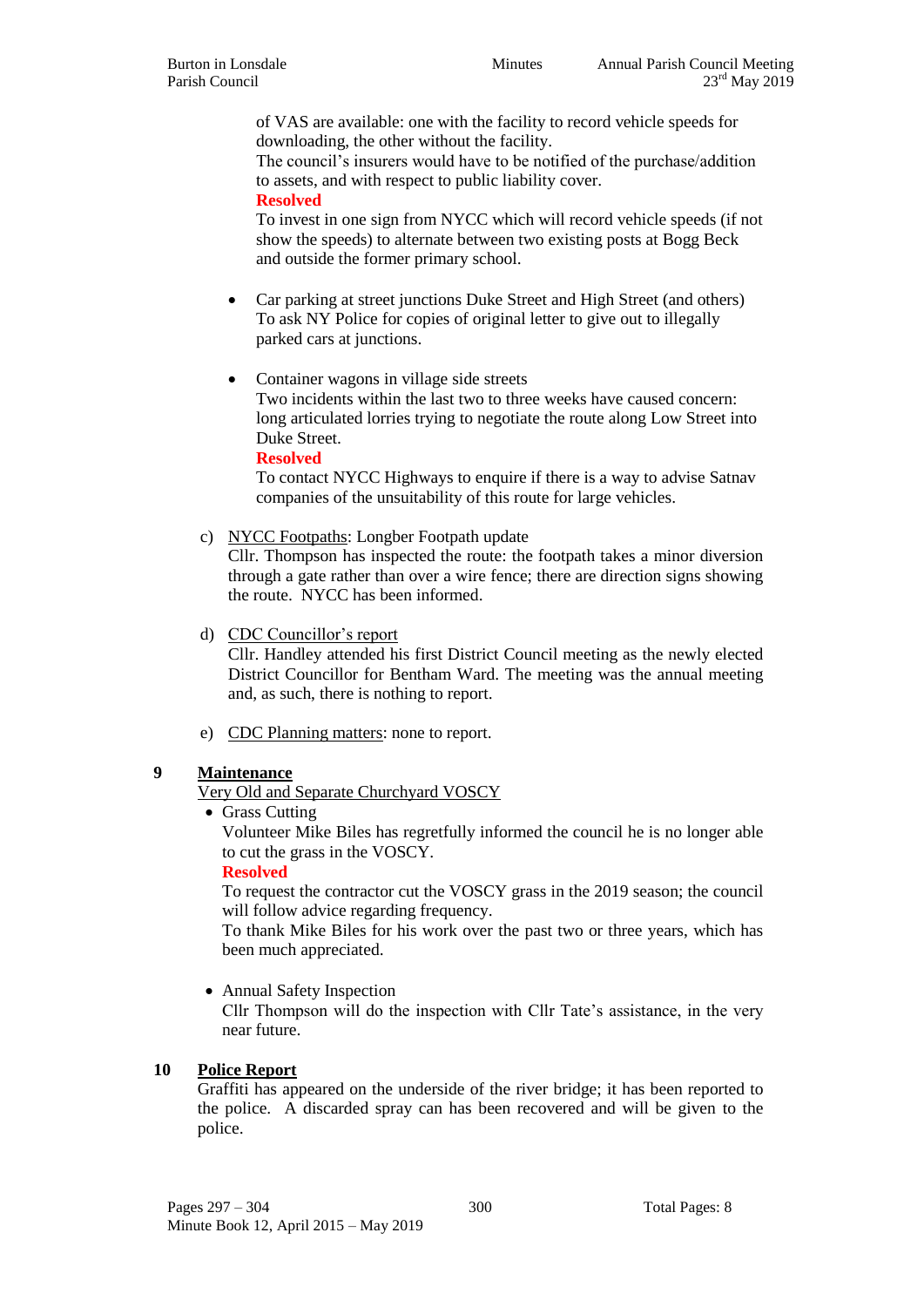#### **11 Clerk**

a) Community Safety Hub talk  $4<sup>th</sup>$  June re online safety.

The Clerk has arranged for a national bank's officer to give a talk about online security and safety on Tuesday  $4<sup>th</sup>$  June at 6pm in the Village Hall; posters and emails to be sent out.

- b) Items to be included in press release
	- **Resolved**

A short paragraph about buying the vehicle activated signs to be submitted.

## **12 Date, time and venue next monthly Parish Council meeting**

**Resolved**

Full Council:  $7.30 \text{pm} 25^{\text{th}}$  July 2019, in the Village Hall. Recreation Committee: 7.30pm, Thursday 27<sup>h</sup> June 2019, at the Sports Pavilion.

The meeting closed at 20.49pm

**Signed.................................................................... Dated...............................**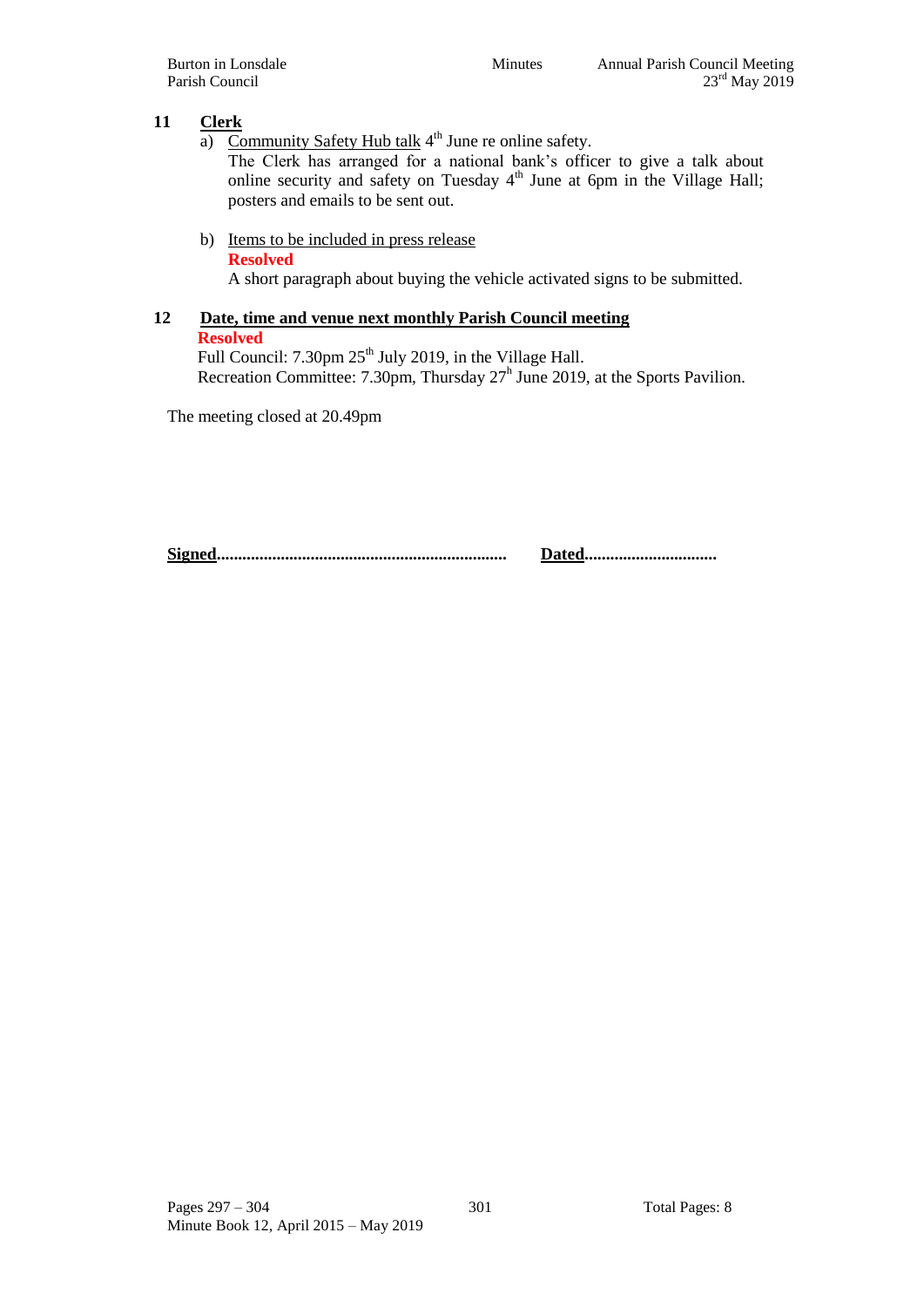| Burton in Lonsdale |  |
|--------------------|--|
| Parish Council     |  |

Burton in Lonsdale Minutes Annual Parish Council Meeting Parish Council  $23<sup>rd</sup>$  May 2019

#### **Variances 2018-19 Annual Accounts**

### **Appendix 1**

| Box            |                                   | Last Year<br>2017-18 | This<br>Year<br>2018-19 | Variance<br>£ | %age<br>change |
|----------------|-----------------------------------|----------------------|-------------------------|---------------|----------------|
| $\mathbf{1}$   | <b>Balances Brought Forward</b>   | 21,726               | 20,670                  | $-1,056$      | $-4.86%$       |
| $\overline{2}$ | Annual Precept Received           | 15,509               | 16,500                  | 991           | 6.39%          |
| 3              | <b>Total Other Receipts</b>       | 8,035                | 23,923                  | 15,888        | 197.74%        |
| 4              | <b>Staff Costs</b>                | 2,323                | 2,394                   | 70            | 3.02%          |
| 5              | Loan Interest/Capital Payments    | 2,004                | 1,965                   | $-39$         | $-1.94%$       |
| 6              | <b>Total Other Payments</b>       | 20,272               | 24,345                  | 4,072         | 20.09%         |
| 7              | <b>Balances Carried Forward</b>   | 20,670               | 32,390                  | 11,719        | 56.70%         |
| 8              | <b>Total Cash and Investments</b> | 20,670               | 32,390                  | 11,719        | 56.70%         |
| 9              | <b>Total Fixed Assets</b>         | 191,600              | 211,455                 | 19,855        | 10.36%         |
| 10             | <b>Total Borrowings</b>           | 8,100                | 6,300                   | $-1,800$      | $-22.22%$      |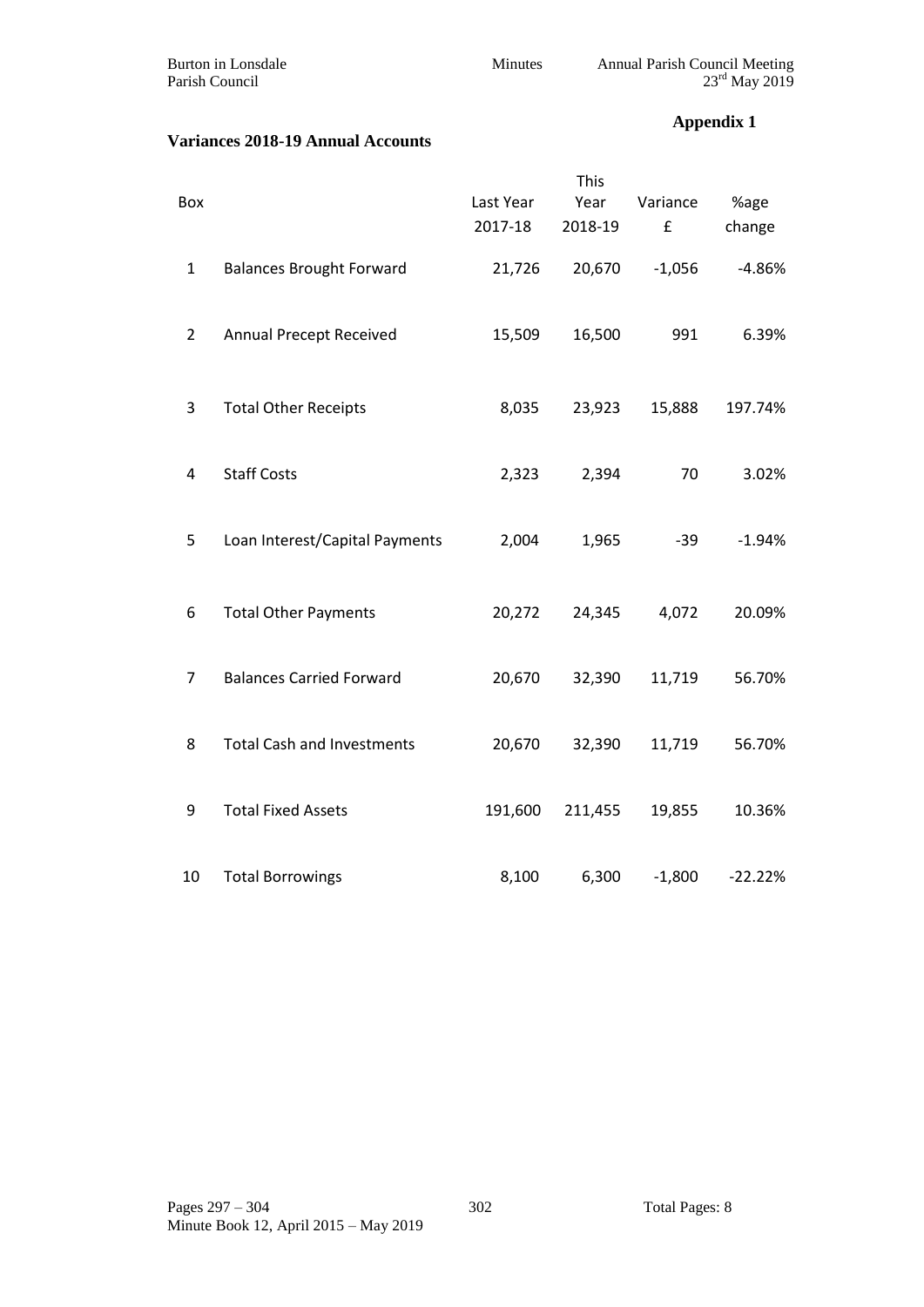Burton in Lonsdale Minutes Annual Parish Council Meeting Parish Council  $23<sup>rd</sup>$  May 2019

**Appendix 2**

# **May 2019**

|                                                  |                                                                                                                  | <b>Bank Balances, including receipts</b>              |                       |                |
|--------------------------------------------------|------------------------------------------------------------------------------------------------------------------|-------------------------------------------------------|-----------------------|----------------|
|                                                  |                                                                                                                  | Current Account at 15.05.19                           |                       | 300.00         |
|                                                  | Business Reserve A/c at 15.05.19                                                                                 |                                                       |                       | 39,228.10      |
|                                                  |                                                                                                                  |                                                       |                       | 39,528.10      |
|                                                  | Receipts                                                                                                         |                                                       | 8,759.71              |                |
|                                                  | Wray FC                                                                                                          |                                                       | 60.00                 |                |
|                                                  | Interest                                                                                                         |                                                       | 5.71                  |                |
|                                                  |                                                                                                                  | Craven District Council precept                       | 8,500.00              |                |
|                                                  | T Hewitt re party                                                                                                |                                                       | 30.00                 |                |
|                                                  | Lonsdale Archers                                                                                                 |                                                       | 44.00                 |                |
|                                                  |                                                                                                                  | Craven District Council grant for Stay & Play         | 120.00                |                |
|                                                  | Ingleton FC                                                                                                      |                                                       | 40.00                 |                |
|                                                  |                                                                                                                  |                                                       |                       |                |
|                                                  | Less                                                                                                             | unpresented cheques at 23.05.19 meeting               | 1,377.98              |                |
|                                                  |                                                                                                                  |                                                       |                       | 38,150.12      |
|                                                  |                                                                                                                  |                                                       |                       |                |
|                                                  |                                                                                                                  | <b>Commitments as at 23rd May 2019</b>                |                       |                |
|                                                  |                                                                                                                  | Contingency Fund (at £5000 per resolution 12/11/18)   | 5,000.00              |                |
|                                                  |                                                                                                                  | Very Old and Separate Churchyard:                     |                       |                |
|                                                  |                                                                                                                  | Lych Gate Restoration grant                           | 200.00                |                |
|                                                  |                                                                                                                  | Safety Notice, grass (106.75) & memorials (400) & 190 | 696.75                |                |
| Clerk's Retiremt Gratuity provn (3% gross annual |                                                                                                                  |                                                       |                       |                |
| salary) at ye 2019 (ye 2018 £2225.70)            |                                                                                                                  | 2,297.51                                              |                       |                |
|                                                  | Community Orchard Project: remaining costs<br>Pavilion cooker installation<br>Budget remaining as at report date |                                                       | 717.49                |                |
|                                                  |                                                                                                                  |                                                       | 500.00                |                |
|                                                  |                                                                                                                  |                                                       | 12,484.42             |                |
|                                                  |                                                                                                                  |                                                       | 21,896.17             |                |
| General Reserves at 23.05.19                     |                                                                                                                  |                                                       |                       | 16,253.95      |
|                                                  |                                                                                                                  |                                                       |                       |                |
|                                                  |                                                                                                                  | 2nd tranche precept due end Sep 2019 8,500.00         |                       |                |
|                                                  |                                                                                                                  |                                                       |                       |                |
|                                                  |                                                                                                                  | Forecast General Reserves y.e. 31.3.20                |                       | 24,753.95      |
|                                                  |                                                                                                                  |                                                       |                       |                |
|                                                  |                                                                                                                  | <b>Payments April and May 2019</b>                    | <b>Budgeted</b>       | non-<br>budget |
| pd                                               | D/D                                                                                                              | ICO initial payment                                   |                       | 35.00          |
| pd                                               | 2306                                                                                                             | C Edmondson: pavilion cleaning Mar 2019               | 30.00                 |                |
| pd                                               | 2307                                                                                                             | Vinyl Banners Printing: banner for Rec Field          |                       | 34.99          |
|                                                  |                                                                                                                  | Burton Communication Group: website re                |                       |                |
| pd                                               | 2308                                                                                                             | transparency code                                     | 100.00                |                |
|                                                  | Pages $297 - 304$                                                                                                | 303                                                   | <b>Total Pages: 8</b> |                |
|                                                  |                                                                                                                  | Minute Book 12, April 2015 - May 2019                 |                       |                |